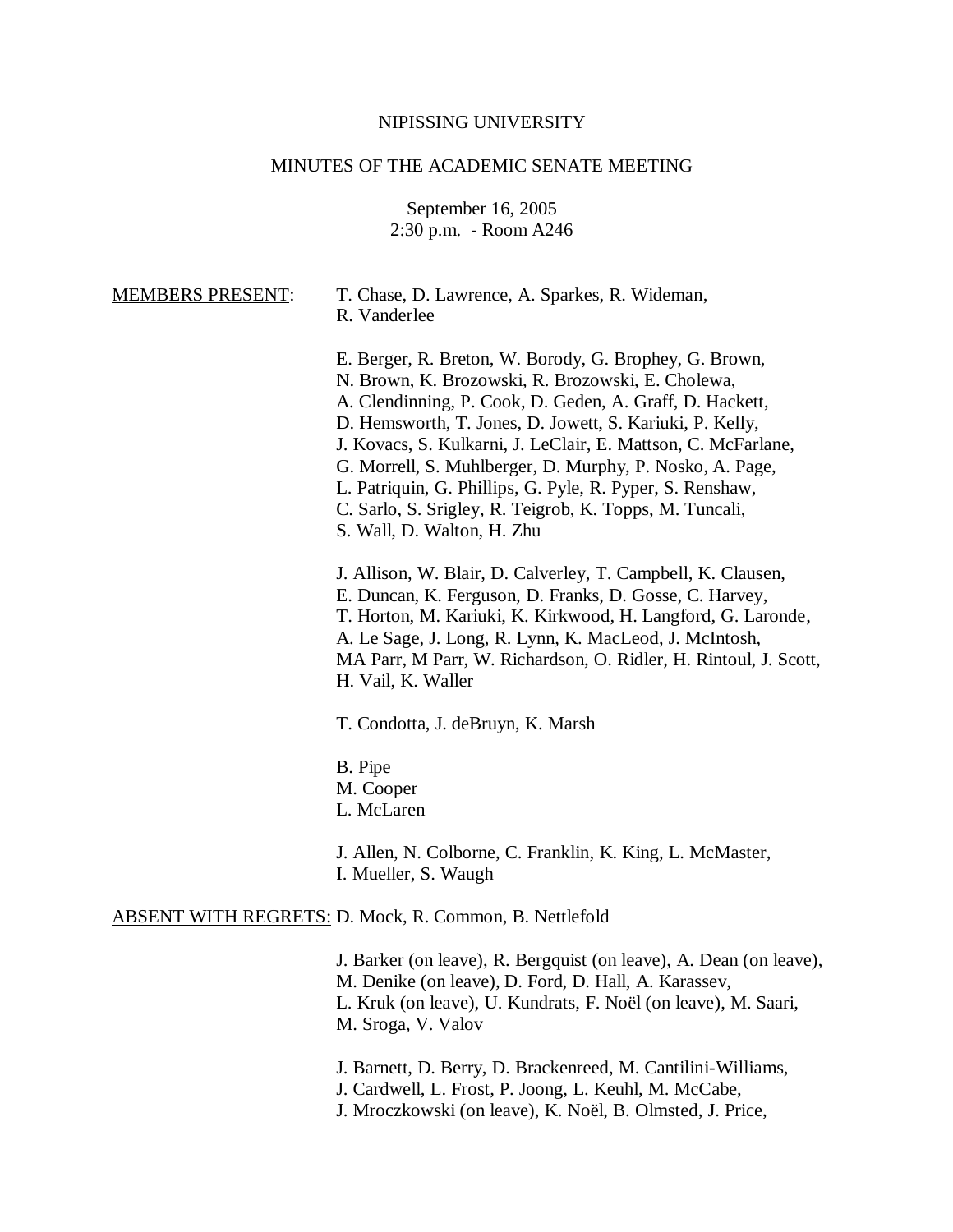|                | S. Reid, C. Ricci, C. Richardson, T. Ryan, C. Shields,<br>G. Swanson, S. Van Nuland (on leave), R. Weeks (on leave)                                                                                                                                                                                                                     |
|----------------|-----------------------------------------------------------------------------------------------------------------------------------------------------------------------------------------------------------------------------------------------------------------------------------------------------------------------------------------|
|                | M. Ostashewski, K. Srigley                                                                                                                                                                                                                                                                                                              |
| <b>ABSENT:</b> | P. Chow, T. Dokis, H. Earl, D. Flynn, J. Knox, S. Lechlitner,<br>S. Lawlor, S. O'Hagan, T. Parkes, B. Riome, D. Rowbotham,<br>J. Ryan, B. Schreyer, K. Stange, D. Tabachnick, A. Weeks,<br>W. Young                                                                                                                                     |
|                | A.M. Aquino, J. Corkett, R. Fix, B. McMahon, K. Quigg                                                                                                                                                                                                                                                                                   |
|                | A. Williams                                                                                                                                                                                                                                                                                                                             |
|                | I. Bajewsky, J. Boivin, M. Brewes, P. Clandfield, C. Cook<br>M. Crane, W. Dew, N. Dunn, A. Failler, S. Hevenor,<br>W. Ingwersen, M. Jackson, J. Kmiec, J. Kooistra, K. Lee<br>K. Lucas, J. Madeley, J. Morton, J. Murton, D. Neal, I. Parkins,<br>M. Quirt, L. Richards, U. Stange, C. Vernescu, D. Walters,<br>D. Yule, A. Zahorodnyuk |
| GUESTS:        | A. Carfagnini, A. Fera, V. Paine-Mantha                                                                                                                                                                                                                                                                                                 |
| MOTION #1:     | Moved by A. Sparkes, seconded by S. Muhlberger that the minutes of the                                                                                                                                                                                                                                                                  |

regular meeting of the Academic Senate dated June 6, 2005 be adopted. CARRIED

#### ANNOUNCEMENTS

The Vice-President Academic and Research made several announcements on behalf of the President who was attending a Council of Ontario University's (COU) retreat in Toronto. This all-day retreat was held to discuss the government's upcoming announcements on funding to universities as well as the allocation of money for graduate students. The concern is that the larger universities are attempting to convince the provincial government that they should have exclusive entitlement to graduate student allocation.

The President wished to welcome all new and returning senators to the upcoming academic year. The new Vice-President Administration and Finance, Ms. Vicky Paine Mantha, was introduced to the senators.

The President also wanted to publicly thank all the faculty and staff who assisted with the university obtaining excellent first-year enrollment numbers. The Nipissing University Student Union executive was also congratulated for their successful frosh week and Shinerama.

Senator Mock was delighted to advise Senate of the \$800K grant from the McConnell Foundation for the Biidaaban project. Al Carfagnini, Executive Director of Student Affairs, was invited to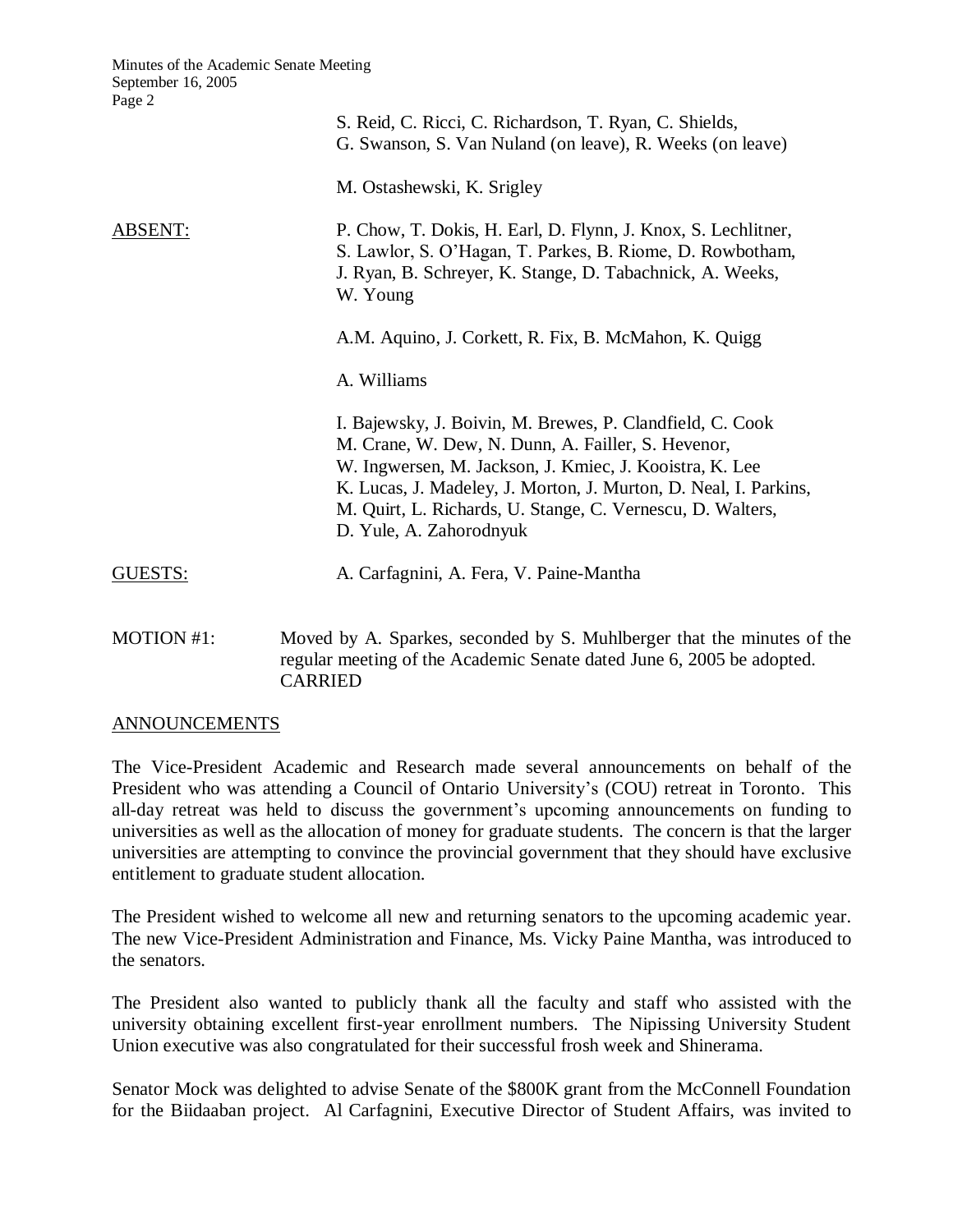speak to Senate and explain that this project was about the service learning component of education where students go out and work in the community and get academic credit for their volunteer work. To date, only six such projects have been approved in Canada. The Faculty of Education has already commenced the first pilot project. Mr. Carfagnini stated that Nipissing has five years to fully implement this project and it is hoped that our institution will become a national model. Senators with ideas for service learning projects regarding Aboriginal students are urged to speak with Ms. Laurie McLaren, Administrator of Aboriginal Services. A handout was distributed that outlines, in more detail, Nipissing's plan for service learning.

The President also advised senators that the Honourary Degrees Committee was looking to identify good candidates for honorary degrees and requested that names be submitted. A short description of the criteria used to select a honourary degree candidate was discussed.

The President's seven objectives, jointly established with the Board of Governors, were also stated. High on the list is to build a good working relationship among senior administrators and to foster good relationships with faculty, staff and students. Other objectives include, but are not restricted to, the implementation of several task groups to address at least 12 of the 22 objectives of the strategic plan and to explore all potential public and private funding possibilities and initiate a fundraising campaign for a new Library/Learning Resources complex.

Senator Mock's announcements concluded with best wishes for a productive semester.

The Vice-President Academic and Research (interim) was pleased to announce the hiring of Dr. Paule Laberge, the new director of research services. Dr. Laberge comes from the University of New Brunswick's St. John campus. Her plan for the research services office is to provide a full range of pre-grant to post-grant monitoring and reporting, and technology transfers.

Senator Chase was pleased to announce the \$1.1M grant to the Ontario Partnership for Innovation and Commercialization (OPIC) consortium, of which Nipissing is a member. This will allow for the creation of a technology transfer position in the research services office. Senator Chase was also pleased that the Community and University Research Alliances (CURA) grant proposal has been submitted. With a potential value of almost \$1.0M, Senator Frost will lead this research that will see the establishment of an Aboriginal research centre.

The official opening of the Northern Ontario School of Medicine was on September 20. A summary of Nipissing University's health-related research is being relayed to the Dean and other key staff at the Sudbury campus in order to introduce NOSM to our researchers and their activities as well as our facilities.

The University Research Council met on September 8 to begin revising the Strategic Research Plan. Universities must have an up-to-date SRP compatible with the proposed CRC. The Mathematics (Topology) proposal and the combined Biology, Geography and Psychology proposals will go forward as the two allocated Tier II CRC Chairs. Funds already in the budget for the existing Mathematics position will be reallocated to support the third proposal submitted by History and Geography.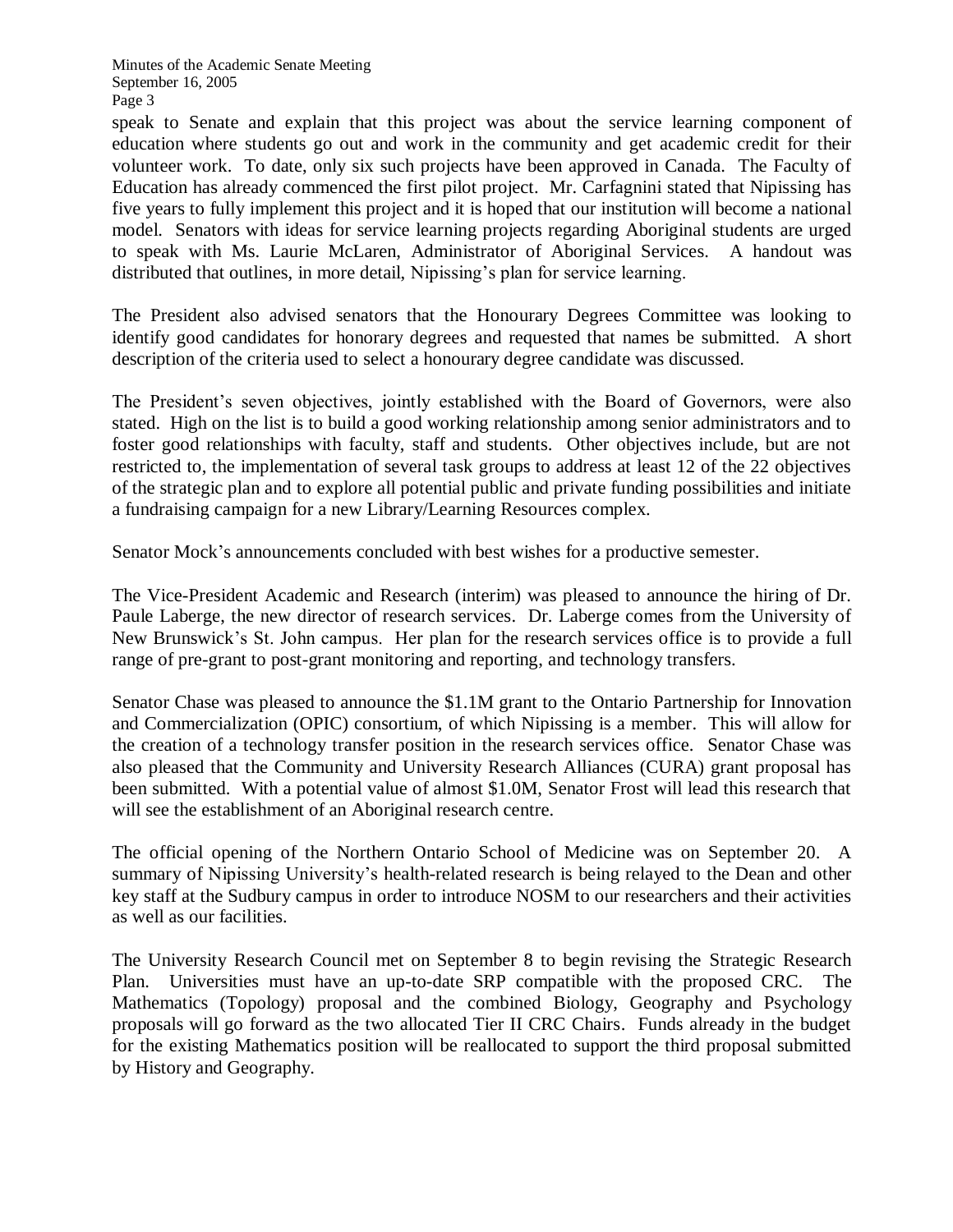The Academic Planning Committee met on September 15 to approve the process of an academic planning exercise which, when completed, will result in an academic master plan. This will be a bottom-up process. The concept is for a four-year plan, with on-going evaluation.

The Vice President's office is currently securing external reviewers for the upcoming UPRAC reviews for Classical Studies, Computer Science and Philosophy. History will be reviewed in the second semester and a UPRAC audit in March.

Senator Chase also announced that the VP's research luncheon series is starting on October 6. He also thanked all senators who have assisted him in his new position and was grateful to Senators Cholewa and Pyle for the tour of the central analytical laboratory. He further wished the new Senate Speaker all the best.

Senator Vanderlee, Dean of Arts and Science (interim), welcomed the 21 new academic hires in the Faculty of Arts and Science and proceeded to introduce them to Senate. Senator Vanderlee indicated that there were 18 applications for promotion and tenure going forward to the APT Subcommittee. He also reminded faculty of the wine and cheese reception to be held on Friday, September 23 at 3:00 p.m.

The Dean also expressed his appreciation to the Associate Dean of Arts and Science and the department chairs for their patience and insight with this new position. He summed up his announcement by stating that he and Senator Marsh of NUSU were co-chairing a review committee of the grading policy and standards.

Senator Wideman spoke on behalf of the Dean of Education who was at a CURA conference in Winnipeg. He began by welcoming new and returning faculty and proceeded to introduce the nine new members in the Faculty of Education. He provided a brief biography of each new faculty member.

Senator deBruyn, President of the Nipissing University Student Union (NUSU), began his announcements by indicating that students now had increased services under the student health plan. He was also pleased that used books could now be purchased through an on-line book service and through Allison the Book Man. Club Days are being held the week of September 19. The purpose is to encourage students to get involved with extra curricular activities. Student elections will be held the week of October 4. Senator deBruyn was pleased that Shinerama raised \$12,000 for Cystic Fibrosis.

Senator Lawrence, the Registrar, prepared a handout for senators and highlighted some of its key aspects. He was pleased with our take-up rate of 23.8% (well above the provincial average) despite the low number of applications. The Registrar was of the opinion that our excellent performance in the Maclean's Graduate Survey was a factor. Because of lobbying by the larger institutions that did not fare well, it is unlikely Maclean's will be conducting this survey again. Other observations included the 33 new high school students who had an incoming average of at least 90% and the change in the definition of a full-time student to those carrying a 60% course load.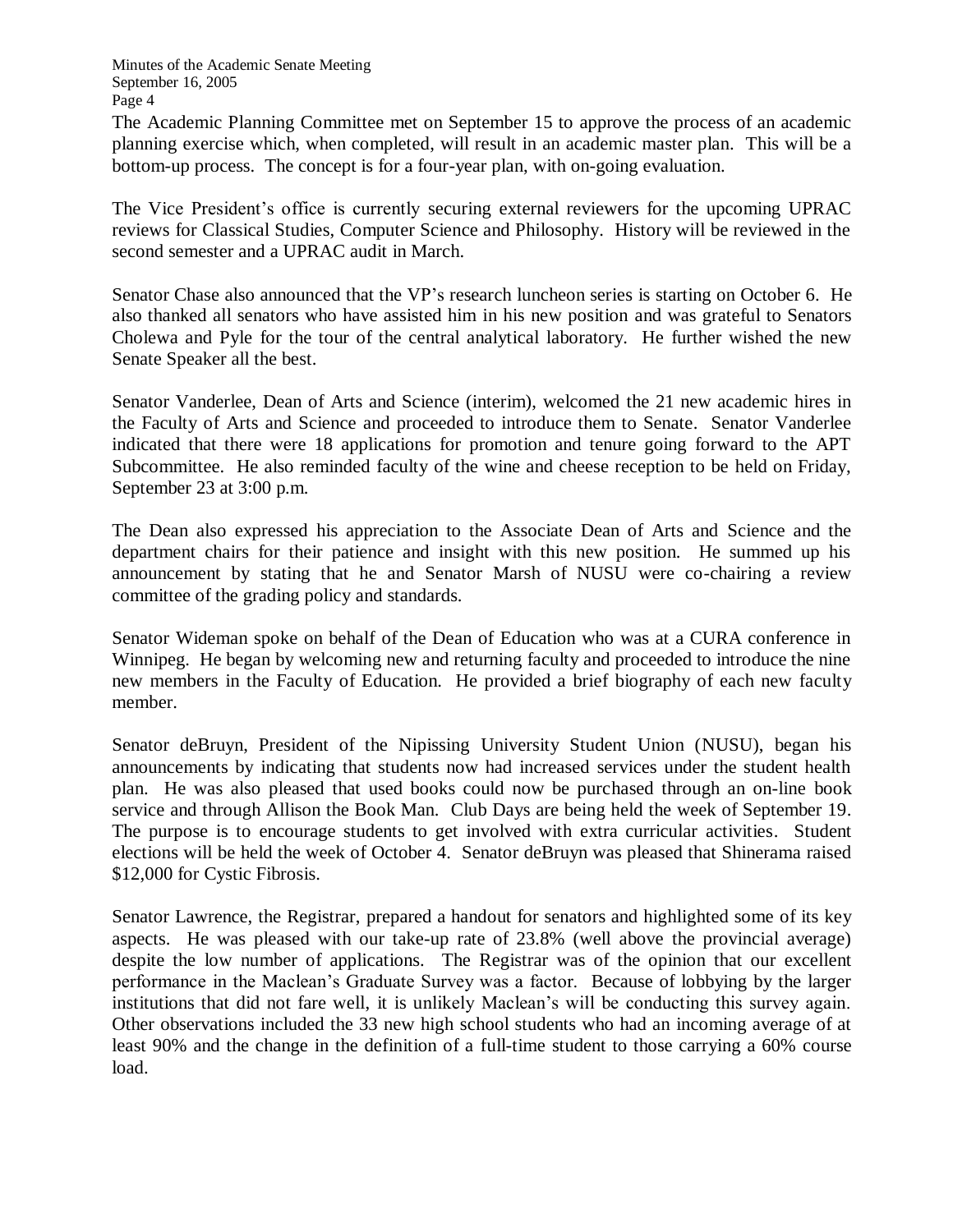There are 738 Bachelor of Education students this fall. Applications to BEd will increase over the next three years as the double cohort begins to graduate. For the 2006 intake, the concurrent education program will include English Studies, Mathematics and Geography. The Registrar concluded his comments by encouraging senators to browse the Intranet site (intranet.nipissingu.ca) for statistical data before contacting him for information.

The Alumni Association's representative, Senator Cooper, was pleased to report that orders were being taken at the Advancement Office for their new wine production. The association was also indicated they now have 15 board members and that the association was embarking on their first strategic plan.

## QUESTION PERIOD

Senator Phillips raised the question as to when English Studies was approved as part of concurrent education. Senator Lawrence replied he had received a memo from the previous department chair of English Studies indicating there had been unanimous approval.

## REPORTS OF STANDING COMMITTEES

Executive Committee

- MOTION #2: Moved by T. Chase, seconded by R. Pyper that the Report of the Senate Executive Committee dated September 8, 2005 be received. CARRIED
- MOTION #3: Moved by T. Chase, seconded by J. McIntosh that Senate adopt the Nipissing University Policies and Regulations outlined in the document entitled "Senate Regulations and Policies, September 2005." CARRIED

Admissions, Promotions and Petitions Committee

- MOTION #4: Moved by A. Sparkes, seconded by D. Lawrence that the Admissions, Promotions and Petitions Committee Report dated August 29, 2005 be received. CARRIED
- MOTION #5: Moved by A. Sparkes, seconded by S. Muhlberger that Senate grant degrees to those students listed in Appendix A. CARRIED

## REPORTS OF REPRESENTATIVES ON OTHER BODIES

Senator Langford, one of the Senate representatives on the Board of Governors, provided a summary report of the Board orientation for new Board members on September 7 as well as discussions and decisions at the Board meeting that followed. She indicated that the supplementary budget was presented and the President's objectives were outlined.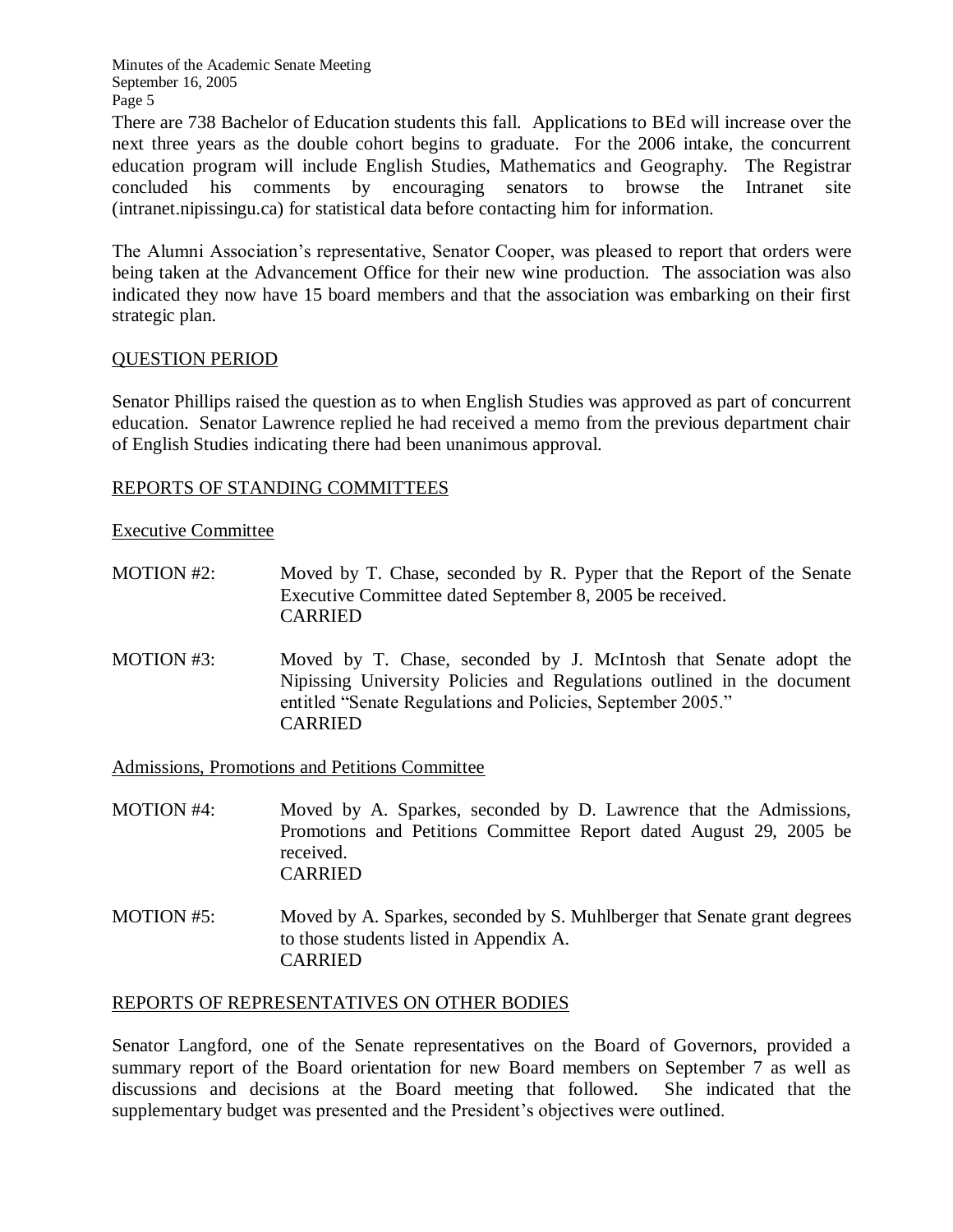Council of Ontario Universities' representative, Senator Sarlo, reiterated the concern by the smaller universities about the allocation of funds for graduate studies.

### **ELECTIONS**

Election for Senate Secretary

S. Renshaw nominated T. Jones

MOTION #6: Moved by A. Sparkes, seconded by A. Page that nominations cease. CARRIED

### **Acclaimed: T. Jones**

Elections for two Education vacancies for the Academic Computing Committee

K. Waller nominated M. Parr J. Scott nominated K. MacLeod

MOTION #7: Moved by D. Franks, seconded by O. Ridler that nominations cease. CARRIED

**Acclaimed: M. Parr, K. MacLeod**

Election for one Education vacancy on the University Curriculum Committee

H. Vail nominated D. Calverley

MOTION #8: Moved by D. Franks, seconded by O. Ridler that nominations cease. **CARRIED** 

#### **Acclaimed: D. Calverley**

Election to replace S. Reid on the APT Subcommittee (Education) for deliberation of her application for promotion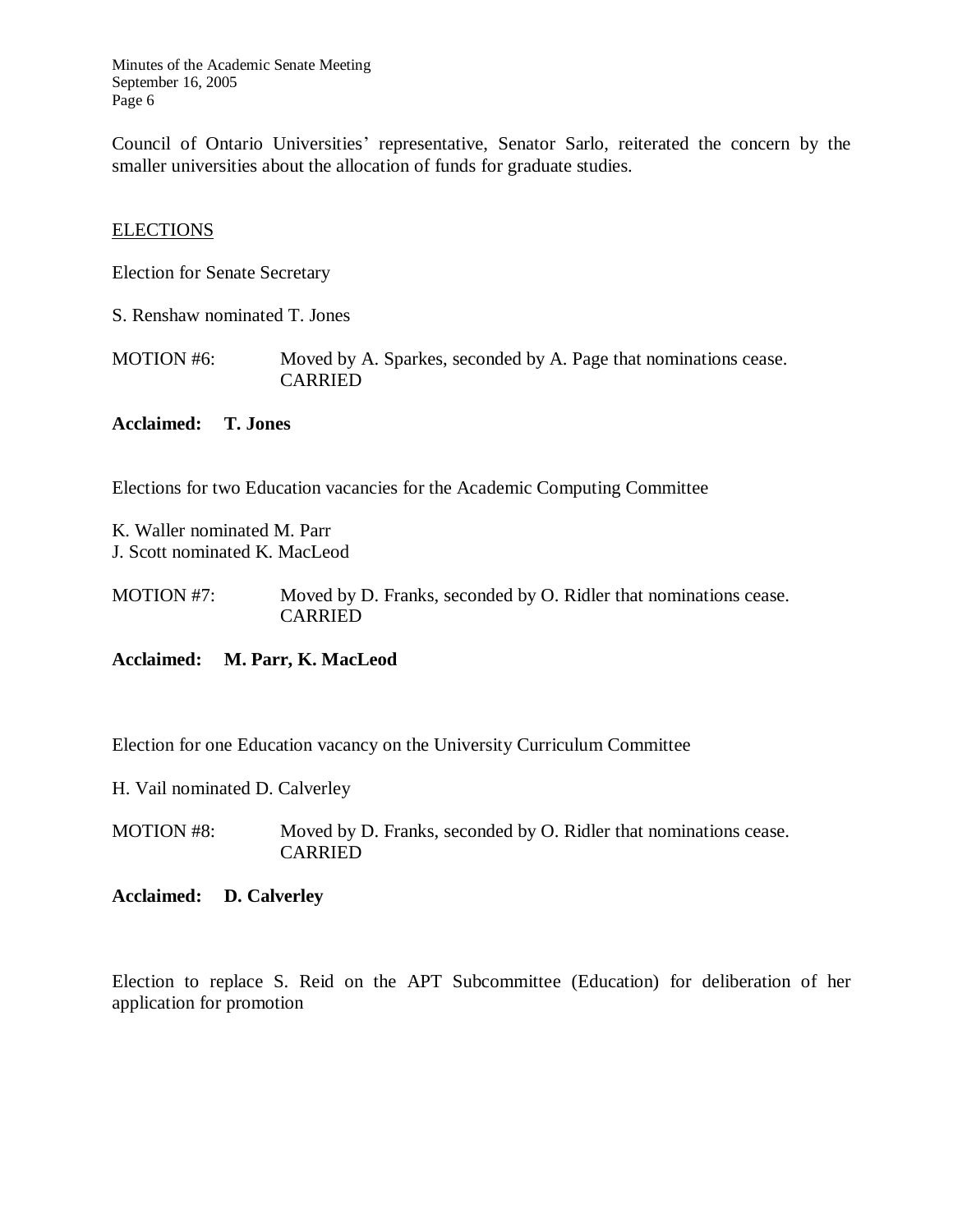R. Wideman nominated C. Shields

MOTION #9: Moved by O. Ridler, seconded by D. Franks that nominations cease. CARRIED

**Acclaimed: C. Shields**

Election for one Arts and Science vacancy on the APT Subcommittee (Arts)

G. Phillips nominated P. Kelly

MOTION #10: Moved by D. Franks, seconded by O. Ridler that nominations cease. CARRIED

**Acclaimed: P. Kelly**

Election for one vacancy (either faculty) for the Appeals Committee for Ethics

M. Kariuki nominated S. Kariuki

MOTION #11: Moved by M. Tuncali, seconded by D. Franks that nominations cease. **CARRIED** 

#### **Acclaimed: S. Kariuki**

Election for two education senators to sit on the Teacher Education Advisory Committee (these are three-year terms)

G. Laronde nominated M A Parr K. Waller nominated D. Gosse

MOTION #12: Moved by O. Ridler, seconded by D. Franks that nominations cease. CARRIED

**Acclaimed: M A Parr, D. Gosse**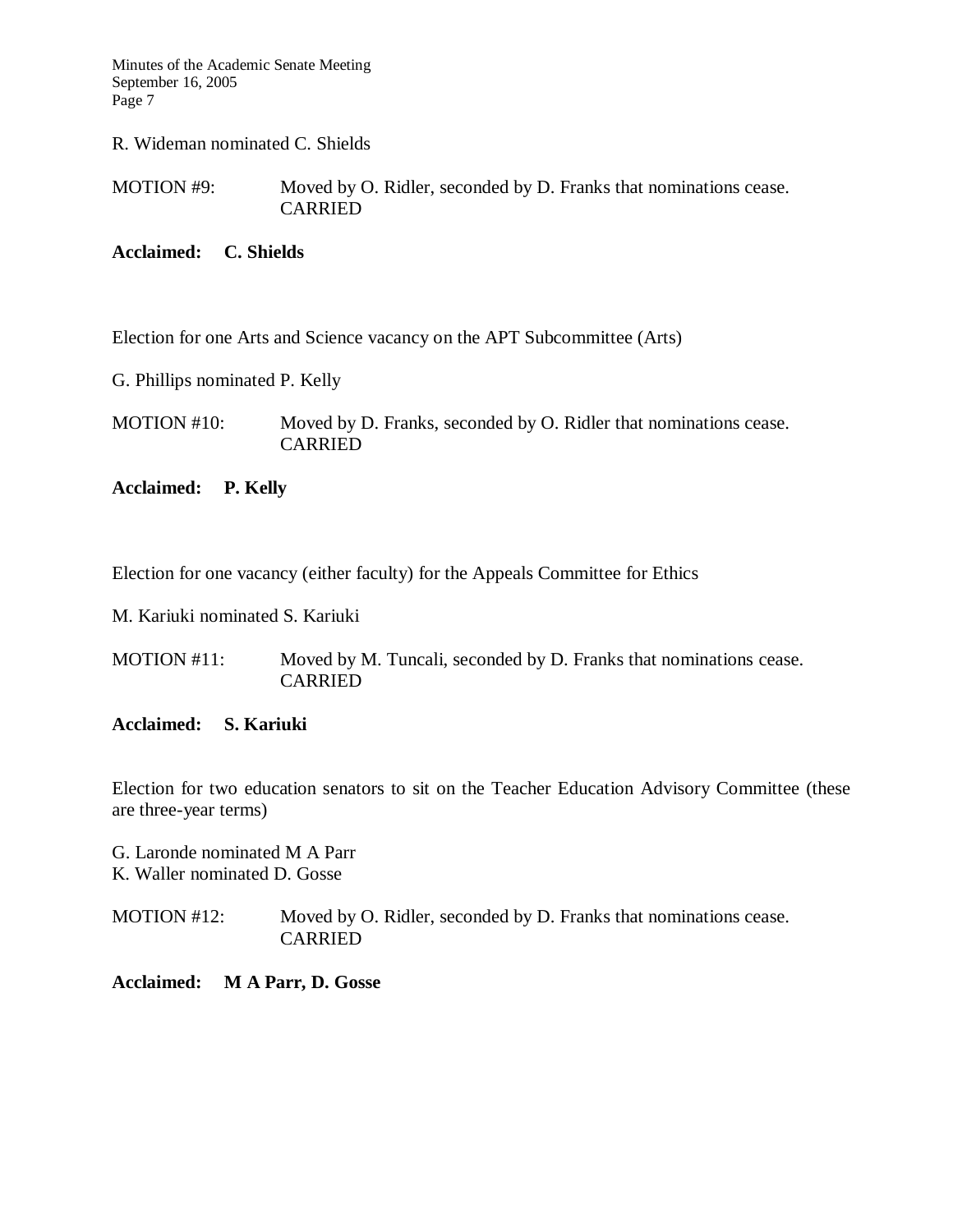Election for one senator (tenure or tenure track) to sit on the hiring committee for the Canadian History and American History tenure track positions

S. Muhlberger nominated D. Tabachnick

MOTION #13: Moved by A. Clendinning, seconded by A. Sparkes that nominations cease. CARRIED

## **Acclaimed: D. Tabachnick**

Election for one senator (tenure or tenure track) to sit on the hiring committee for the Children's Literature and Early Modern Literature tenure track positions

G. Phillips nominated L. Patriquin

MOTION #14: Moved by A. Graff, seconded by C. McFarlane that nominations cease. CARRIED

## **Acclaimed: L. Patriquin**

Election for one senator (tenure or tenure track) to sit on the hiring committee for the Interactive Management tenure track position

T. Jones nominated G. Pyle

MOTION #15: Moved by D. Franks, seconded by O. Ridler that nominations cease. CARRIED

## **Acclaimed: G. Pyle**

#### NEW BUSINESS

## Admissions, Promotions and Petitions Committee

- MOTION #16: Moved by A. Sparkes, seconded by D. Lawrence that Senate consider receipt of the Report of the Admissions, Promotions and Petitions Committee dated September 7, 2005. CARRIED
- MOTION #17: Moved by A. Sparkes, seconded D. Lawrence by that the Admissions, Promotions and Petitions Committee Report dated September 7, 2005 be received. CARRIED